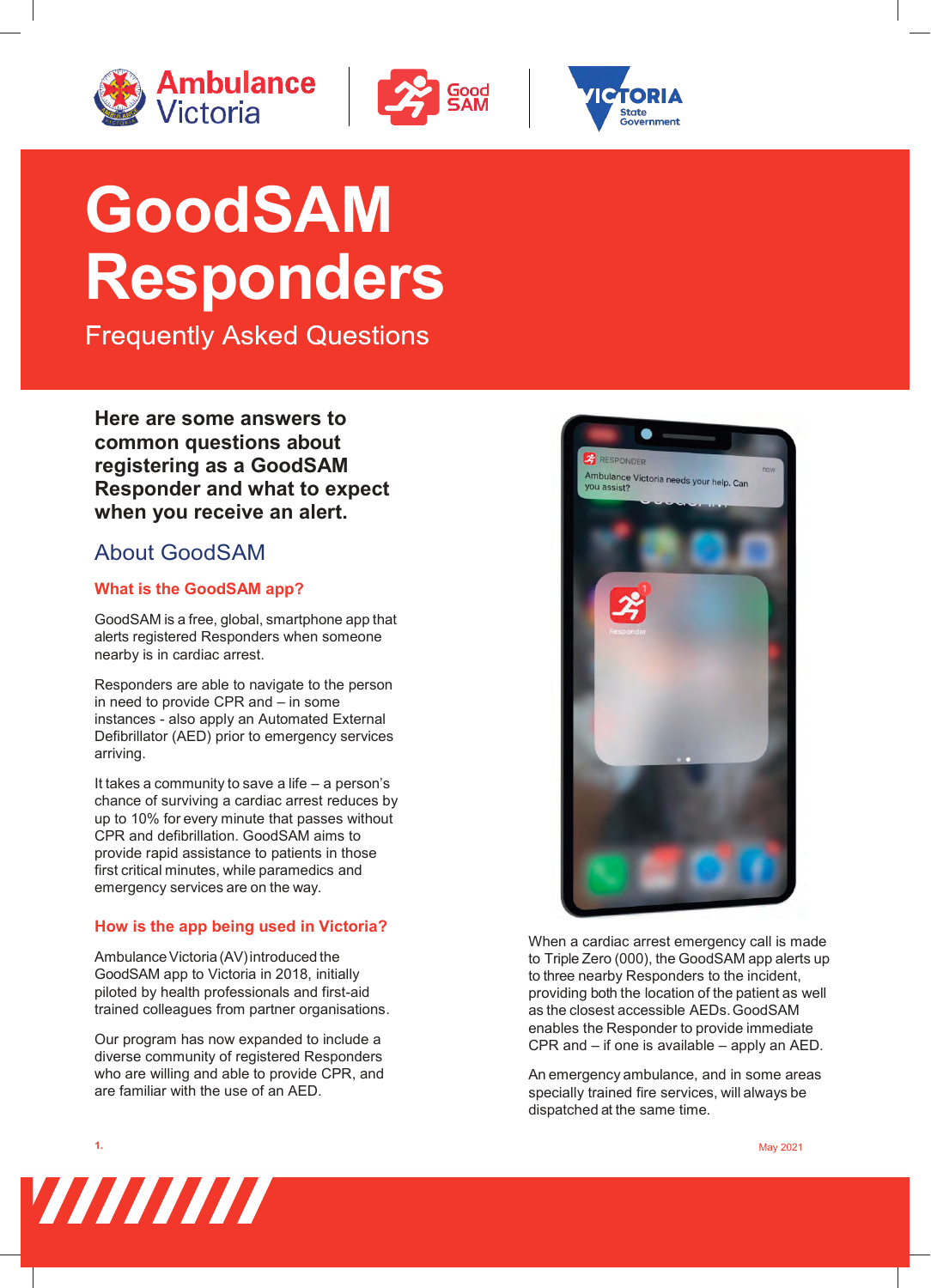#### **Is becoming a GoodSAM Responder voluntary?**

Absolutely! Downloading the GoodSAM app and becoming a Responder is entirely voluntary.

Responders also have the option to either accept or reject an alert based on their availability, and at any stage after accepting an alert can elect to *drop the call.* 

#### **Where else is GoodSAM used?**

The app was developed and is in use in the United Kingdom as well as in New Zealand, India, USA, Brazil, South Africa and other parts of Australia. More than 32,000 notifications have been sent to GoodSAM Responders worldwide.

# GoodSAM Responders

## **Who can become a GoodSAM Responder?**

Any adult (over the age of 18) who is willing and able to provide CPR, and are familiar with the use of an AED.

## **What level of training is recommended for GoodSAM Responders?**

While Responders are not required to have completed formal First Aid or CPR training to register, it is expected that they have the skills and knowledge to provide CPR and use an AED.

This is as simple as watching this short video https://youtu.be/oH7KciZ3UAQ

If you would like to complete a nationally recognised training provided by a Registered Training Organisation,we recommend any of the below units:

- HLTAID009 Provide Cardiopulmonary Resuscitation
- HLTAID010 Provide Basic Emergency Life Support
- HLTAID011 Provide First Aid
- HLTAID013 Provide First Aid in Remote **Situations**
- HLTAID014 Provide Advanced First Aid
- HLTAID015 - Provide advanced resuscitation and oxygen therapy

Health professionals registered with the Australian Health Practitioner Regulation Agency (AHPRA) are eligible to register as GoodSAM Responders.

Responders who are not registered health professionals must not provide care beyond a first aid skill set.

#### **How will my personal information be used?**

When you register with GoodSAM, the information you provide about yourself is stored and accessed in accordance with AV's Privacy Policy, available from **ambulance.vic.gov.au** and GoodSAM's Data and Privacy Policy, available from **goodsamapp.org** 

AV may use your information to contact you in relation to your involvement in GoodSAM, including updates on program activity and to provide follow-up information and support in the days after any responses you participate in.

## **How can I update my personal information?**

If your personal details change please log-in to the GoodSAM portal found at **goodsamapp.org/login** to update your information.

## **How do I notify AV if I can no longer be a GoodSAM Responder?**

If you no longer wish to be registered as a GoodSAM Responder, simply uninstall the app from your phone and email **info@goodsam.org** to advise the GoodSAM team.

# Downloading the app

# **Where do I download the app?**





App Store

The app is available now through the app store on both android and iOS phones – search for *GoodSAM Responder*.

#### **I've found two GoodSAM apps – the GoodSAM Responder and GoodSAM Alerter. Which should I download?**

#### **You only need to download the GoodSAM Responder app**.

AV does not use the GoodSAM Alerter app, which was designed for use in areas where there is no central emergency phone number and/or ambulance service.

**In an emergency in Australia, always call Triple Zero (000).** 



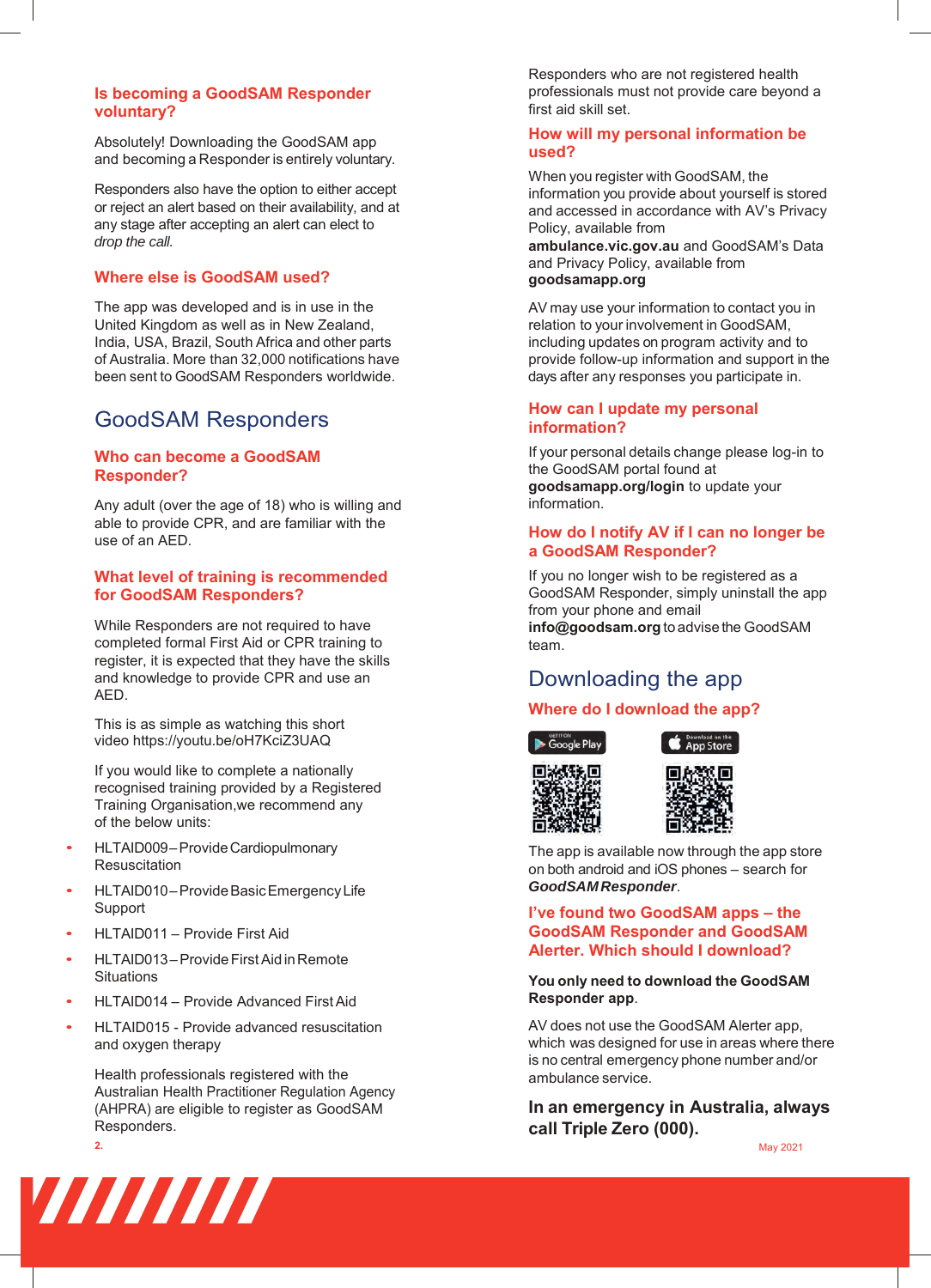# **I've downloaded the app. How do I register as a GoodSAM Responder?**

with GoodSAM. It can be done quickly through this website https://www.goodsamapp.org/AV. Before you can sign in, you first need to register



Below we have included some helpful tips:

- Upload photo identification (please use your driver's license or another form of approved photo ID).
- Please check (and double check!) that your email address is spelt correctly.
- Most Responders should select 'Australia: Public' as their *Registration Body.*
- Alternatively, people with formal first aid or health qualifications can select 'GoodSAM' as their *Registration Body* and upload evidence of formal qualifications.
- Other than the documents required for upload there is no difference to registering under either *Registration Body.*

Once registration is complete you will receive a confirmation email from GoodSAM. Please check your junk mail or spam folder if you don't receive this.

You will need to verify your email address in order for GoodSAM to process your registration.

You will receive another email when your details have been verified and qualifications or identity approved, prompting you to log-in to the GoodSAM Responder app on your smartphone.

## **How long does it take to verify my qualifications or identity?**

As the GoodSAM program expands we are receiving an increase in registrations. To ensure the identity and suitability of our Responders we verify each of these individually. You can check the progress of your registration at any time by logging into the portal at **[www.goodsama](http://www.goodsamapp.org/)pp.org**

# **What's in the Code of Conduct?**

By signing up to GoodSAM you agree to the Terms and Conditions, including the GoodSAM Code of Conduct, which is available to view in the GoodSAM app.

The Code of Conduct outlines expected behaviours when responding to a GoodSAM alert in Victoria.

**3.** 



When you sign up as a Responder, you agree to abide by this Code, which has ten key areas of personal responsibility:

- 1. You are responsible for your health and safety
- 2. You are responsible for your own knowledge and skills
- 3. You should travel to the scene on foot wherever possible. Normal road rules still apply if you do drive
- 4. Respond only if you are alert and prepared
- 5. Provide patient care within your skill set
- 6. Handover patient care when emergency services arrive
- 7. Ensure you're healthy and unimpaired to respond
- 8. Your participation is voluntary
- 9. Patient privacy and confidentiality is paramount
- 10. You are responding as a Good Samaritan.

To fully understand your responsibilities, please read the Code of Conduct when you download the GoodSAM Responder app. You can also review the current Code any time within the app.

# GoodSAM alerts

# **Am I alerted to all cardiac arrests near me?**

You will only be asked to attend a cardiac arrest when CPR and the use of an AED is likely to improve the patient's outcome.

For safety and operational reasons, AV excludes some cases from GoodSAM or may send you a cancellation message when you're on the way to a patient. For your safety, always follow these instructions.

# **Will I be alerted to cardiac arrests in people's homes?**

Yes. In Victoria, 76% of cardiac arrests occur within the home, so the app will alert you to cardiac arrest patients in private residences.

# **Will I be alerted to other emergencies?**

No. GoodSAM will only alert you to patients where information from the Triple Zero (000) caller indicates someone is in cardiac arrest.

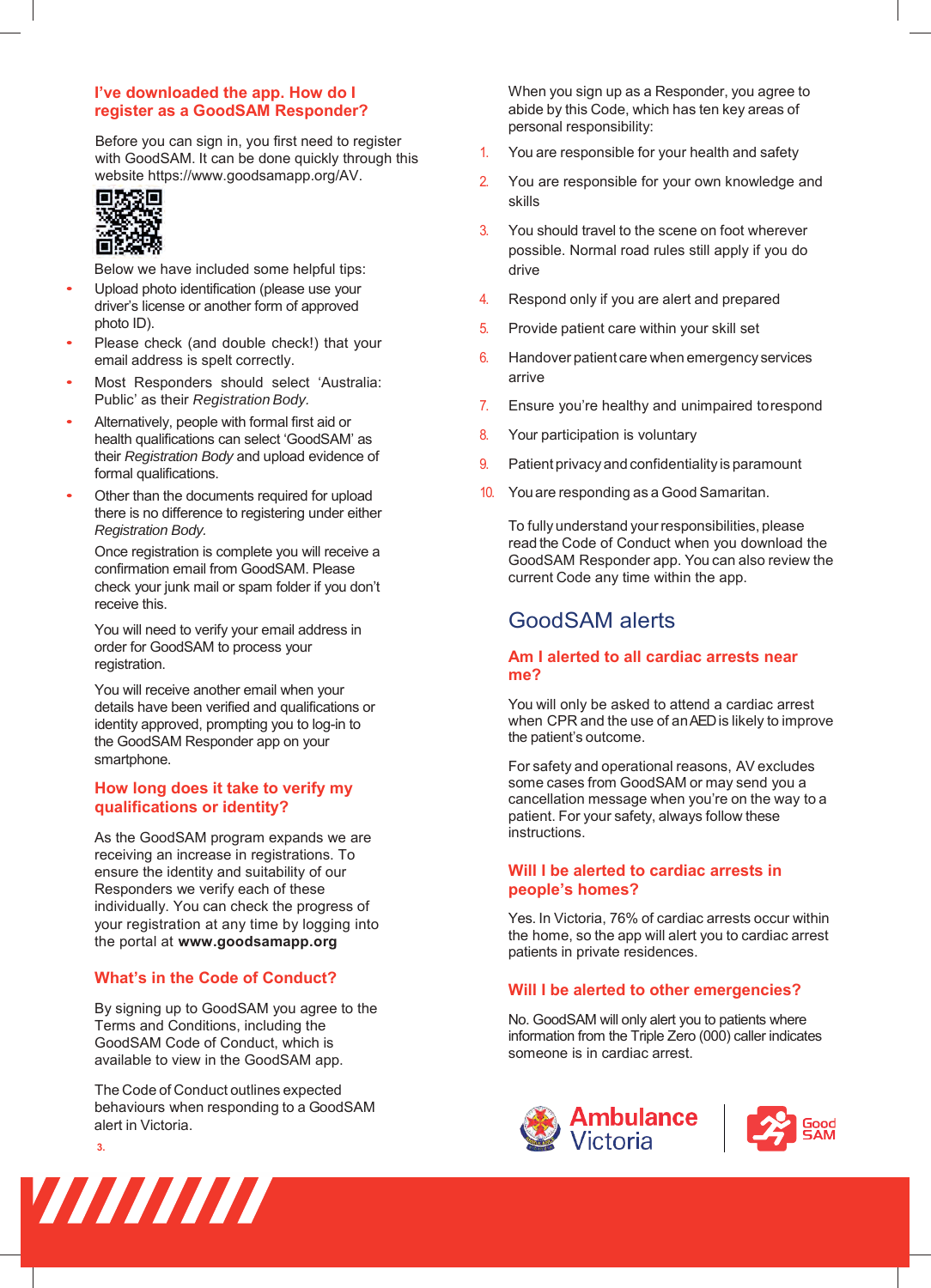## **How can I prepare for my first GoodSAM alert?**

Take some time to explore the app including the location of AEDs around you.

The *Simulate An Alert* feature allows you to explore the functionality of the app, including: how to navigate your way to the scene, where to find case location details, communicating within the app, and where to change other personal settings.

It's a good idea to explore this feature so you feel more comfortable when you receive a real alert. You won't unintentionally create a GoodSAM alert by using this feature and can try it as often as you like.

# **When will I receive a GoodSAM alert?**

You will be alerted if you are one of the three closest Responders to a patient in cardiac arrest:

- Within 500 metres in built-up areas (ie a metropolitan area, regional city ortownship)
- Within ten (10) kilometres in a rural area



# **Will I receive alerts when I'm travelling outside of Victoria?**

Each ambulance service can select the groups they alert to cases. GoodSAM Responders may be alerted to a nearby cardiac arrest when travelling interstate or overseas if the app is used in that region and you have an active data connection.

## **How will I receive alerts?**

If you are one of the three closest Responders to the patient, your phone will sound a siren notification. If your phone is on silent or 'do not disturb' mode is active, you may not receive an audible alert.

The alert settings can be changed by navigating to the *Me/More* icon within the GoodSAM Responder app. You can change these settings as often as you need to suit your personal preferences.



#### **Do I have to accept the alert?**

No, accepting a GoodSAM alert is voluntary, and you should use your best judgement based on your circumstances at the time. If you are unavailable, impaired by alcohol or medication, or suffering from any health conditions, you should reject the alert.

If you reject, GoodSAM will seek to notify the next closest GoodSAM Responder.





**4.**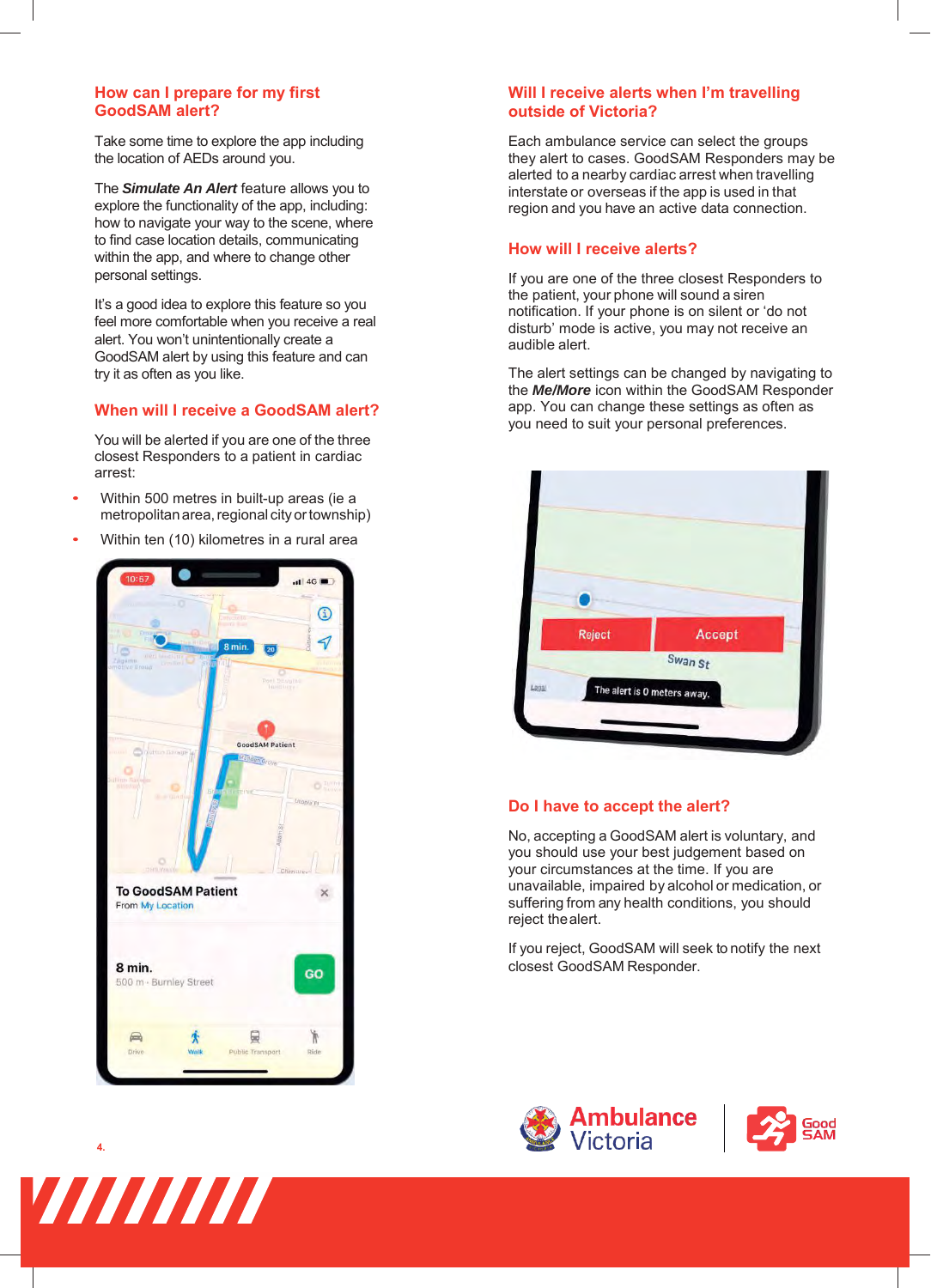## **I've accepted an alert – now what?**

Once you accept a GoodSAM alert you will receive basic case information on the *Chat/Comms* screen.

# **Chat / Comms screen**



'The *Chat/Comms* function also allows you to see whether other GoodSAM Responders have accepted the alert and communicate with them if required.

The *Map* screen will display your location, the patient's location and the locations of nearby AEDs that are available at the time. If an AED is available, you should collect this on the way to the patient's location.

# **Map screen**



Clicking on the AED icon will display more details, including its exact location. If an AED is not available, or it's inaccessible, go directly to the patient's location to provide CPR if needed.









**5.**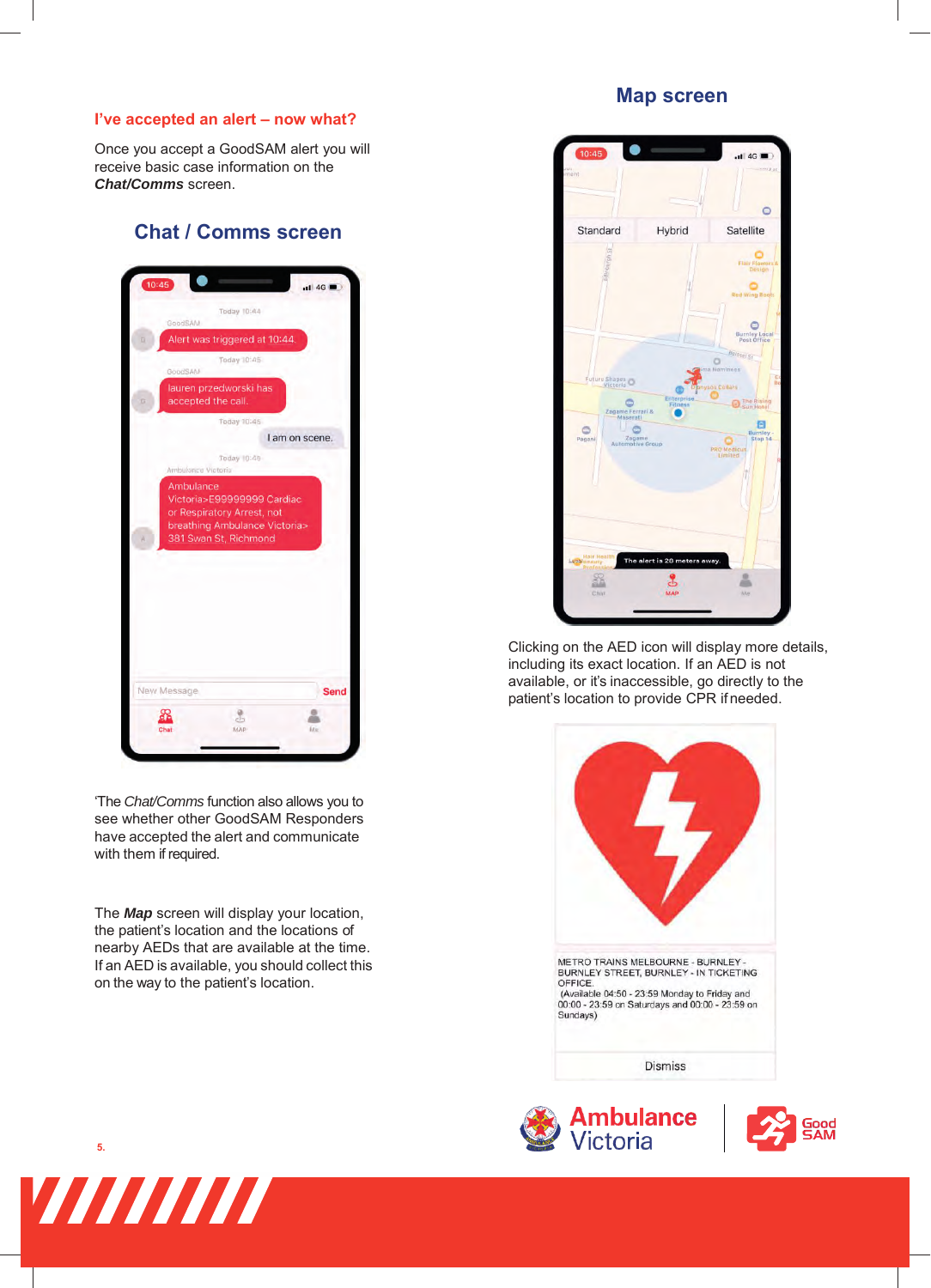The *Me/More* screen allows you to find your fastest route to the patient, let others know you are at the scene and whether you have a defibrillator with you. You can also advise from this screen if you're no longer able to respond (drop the call), and use the metronome for guidance on your CPR rate.

# **Me/More screen**

| Full Name:                                               |                         |
|----------------------------------------------------------|-------------------------|
| lauren przedworski                                       |                         |
| Verifying Organisation:<br>Australia: Ambulance Victoria |                         |
| <b>Expiry Date:</b><br>2019.12.01                        |                         |
|                                                          | Find a route on the map |
| On scene                                                 | With patient            |
|                                                          | I have a Defibrillator  |
| Drop the call                                            | <b>Show Metronom</b>    |
|                                                          |                         |

## **Why are Responder icons in different colours?**

The green icons show GoodSAM Responders from the same organisation as you. Red Responders are GoodSAM Responders from another organisation.

#### **Why are AED icons in different colours?**

A red AED icon indicates that the defibrillator has been verified by the owner in AV's AED registry. Orange AEDs have been crowdsourced by GoodSAM users through the app and are yet to be verified in the registry.



## **How should I get to the scene?**

Avoid driving wherever possible. In metropolitan areas, you should be close enough to get to the patient by foot. If you are required to drive to the patient, you must obey all road rules including driving to speed limits. Please refer to the Code of Conduct for further information.

# At the scene

#### **What should I bring with me?**

Your basic life-support skills are the most valuable thing you can bring!

If an AED is available nearby, this should be collected and taken to the patient. If you have a first aid kit, this can also be taken to the patient.

The use of personal protective equipment (PPE) is recommended with any patient contact so AV recommends that any first aid kit or AED include basic PPE including disposable gloves and face masks.

If these items are not available, the most important thing you can do is go directly to the patient and provide CPR if needed.

## **Will bystanders or the patient's family members be expecting me?**

Triple Zero (000) callers, bystanders and family members may not have heard of the GoodSAM program and may initially be surprised to find someone out of uniform arriving to help. This is a common situation where effective communication can help ensure the best care is given to the patient.

#### **How do I introduce myself at the scene?**

When arriving at a scene, we recommend introducing yourself as a GoodSAM Responder, explaining that AV has notified you that someone needs help, and to ask if you can assist. Reassurance that an ambulance is on the way will also be beneficial.

For example, this could be done as follows:

*"My name's John and I'm a GoodSAM Responder. Ambulance have told me that someone here needed immediate help. Can I help you while they're on the way?"* 

If you are unable to gain cooperation from bystanders or family members, use your judgement at the time. Do not put yourself at risk by asserting yourself in the situation.